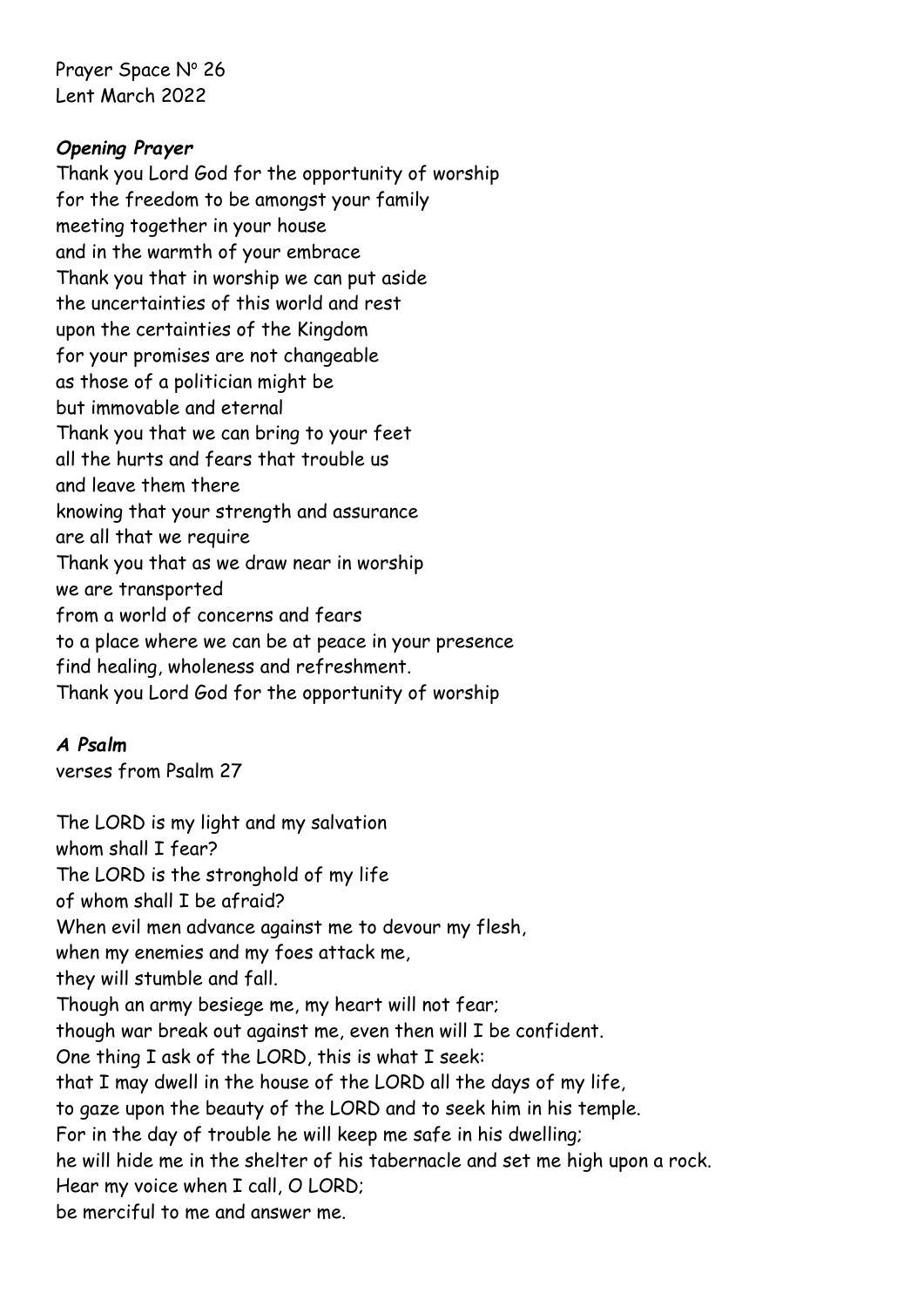My heart says of you, "Seek his face!" Your face, LORD, I will seek.

Prayer for peace in Ukraine

Holy and Gracious God

We pray for the people of Ukraine and the people of Russia; for their countries and their leaders.

We pray for all those who are afraid; that your everlasting arms hold them in this time of great fear.

We pray for all those who have the power over life and death; that they will choose for all people life, and life in all its fullness.

We pray for those who choose war; that they will remember that you direct your people to turn our swords into ploughshares and seek for peace.

We pray for leaders on the world stage; that they are inspired by the wisdom and courage of Christ.

Above all, Lord, today we pray for peace for Ukraine.

And we ask this in the name of your blessed Son.

Lord have mercy. Amen

For the healing of the nations, Lord, we pray with one accord; for a just and equal sharing of the things that earth affords. To a life of love in action help us rise and pledge our word.

- 2 Lead us forward into freedom; from despair your world release, that, redeemed from war and hatred, all may come and go in peace. Show us how through care and goodness fear will die and hope increase.
- 3 All that kills abundant living, let it from the earth be banned; pride of status, race, or schooling, dogmas that obscure your plan. In our common quest for justice may we hallow life's brief span.
- 4 You, Creator-God, have written your great name on humankind; for our growing in your likeness bring the life of Christ to mind;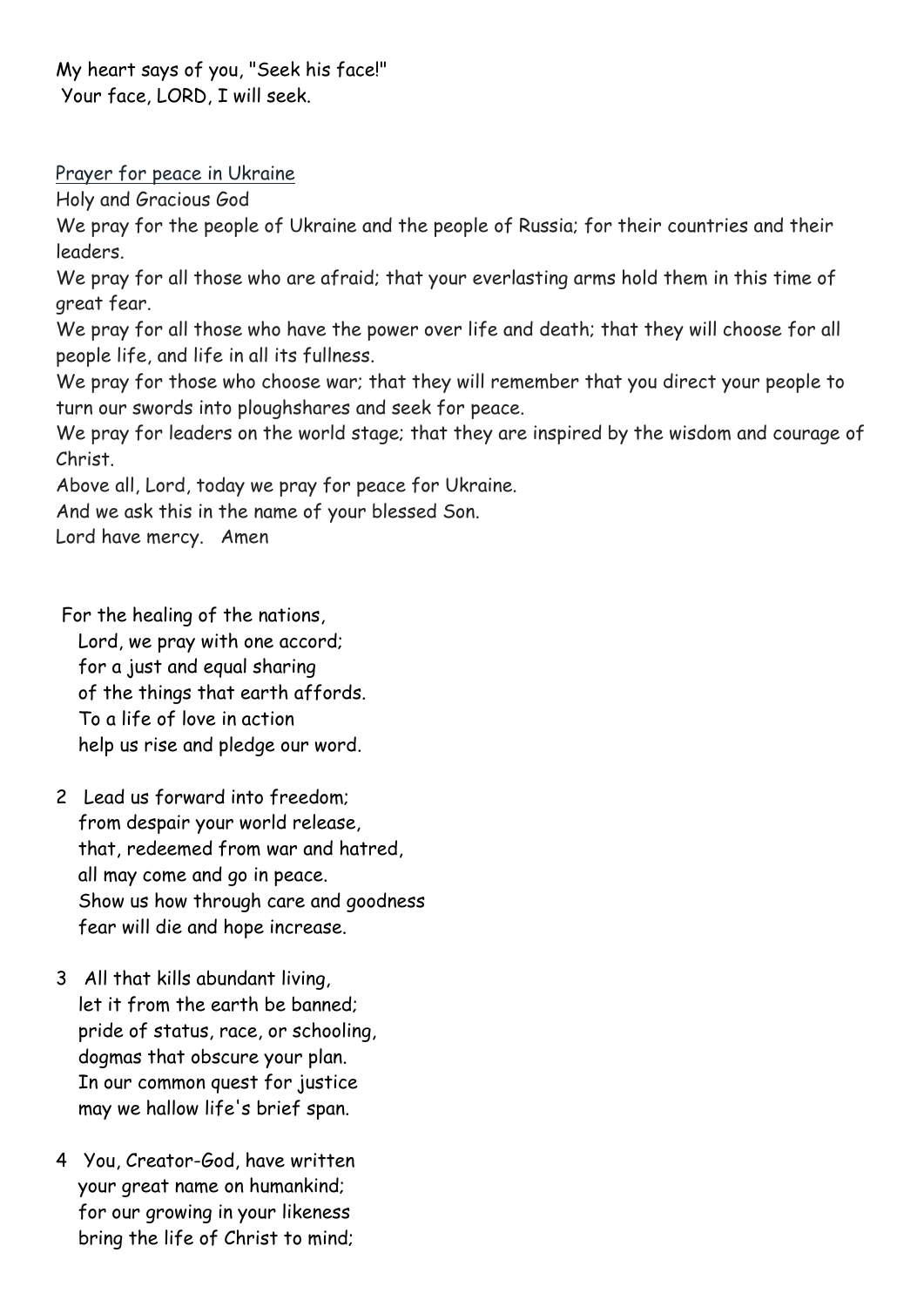Fred Kaan (1929-2009)

Reproduced from Singing the Faith Electronic Words Edition, number 696 Words: (c) 1968, Stainer & Bell Ltd, 23 Gruneisen Road, London N3 1DZ <www.stainer.co.uk>

## **Reading - Luke 13:31-35 - Jesus' Sorrow for Jerusalem**

 $31$  At that time some Pharisees came to Jesus and said to him, "Leave this place and go somewhere else. Herod wants to kill you."

<sup>32</sup> He replied, "Go tell that fox, 'I will keep on driving out demons and healing people today and tomorrow, and on the third day I will reach my goal.' <sup>33</sup> In any case, I must press on today and tomorrow and the next day—for surely no prophet can die outside Jerusalem!

<sup>34</sup> "Jerusalem, Jerusalem, you who kill the prophets and stone those sent to you, how often I have longed to gather your children together, as a hen gathers her chicks under her wings, and you were not willing. <sup>35</sup> Look, your house is left to you desolate. I tell you, you will not see me again until you say, 'Blessed is he who comes in the name of the Lord.'<sup>[1]</sup>

God of Love, God of Peace This fractured word Cries out in pain Burns deep into my soul And challenges me To make a difference God of Love, God of Peace God of this world Scarred by grief and tears Ignorance and fear Soften hearts of stone And begin with mine God of Love, God of Peace Create within me A heart for people A desire for change For new beginnings To start this day

## *Affirmation*

Lord, grant us simplicity of faith And a generosity of service That gives without counting cost